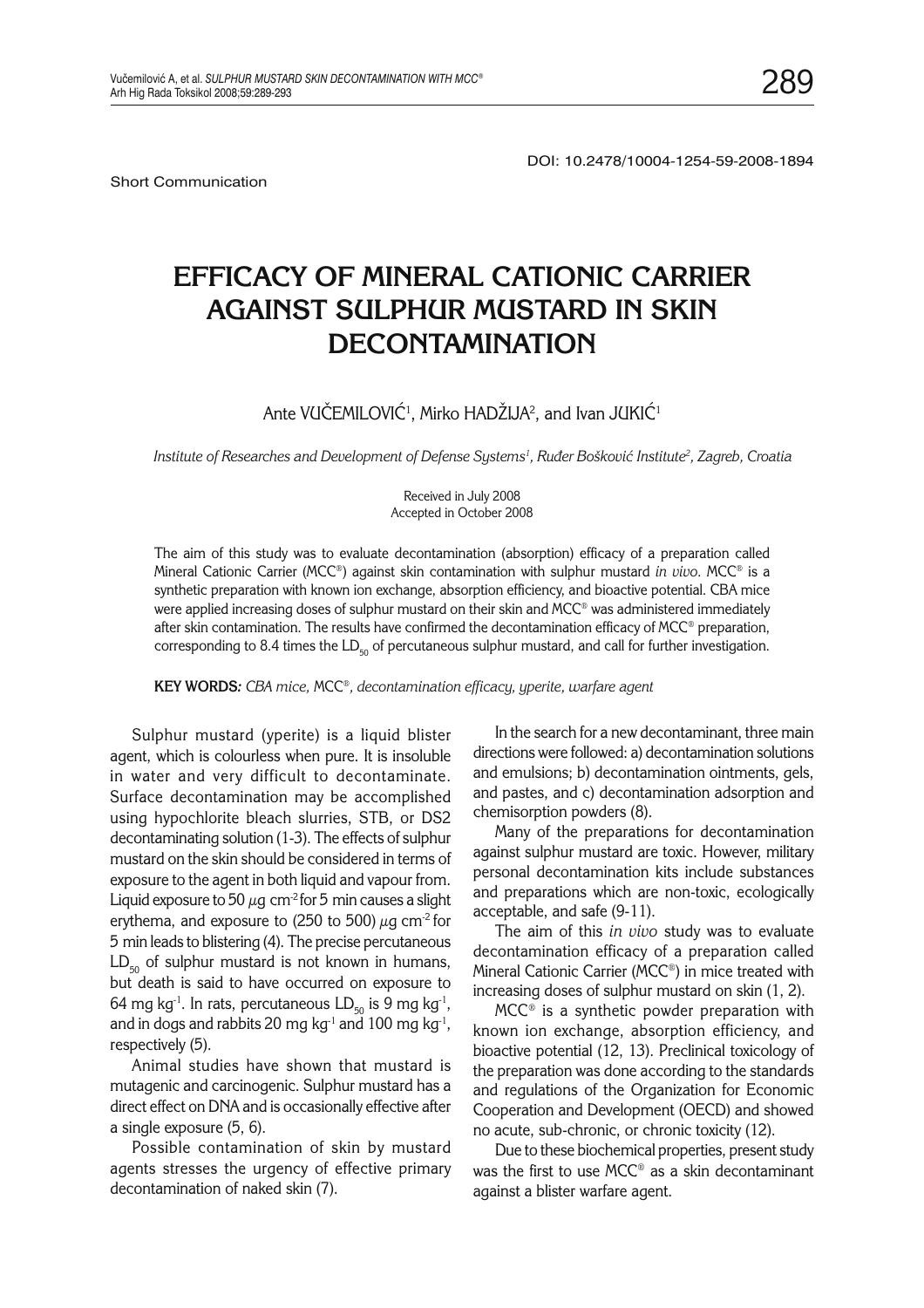# MATERIAL AND METHODS

#### *Chemicals*

Sulphur mustard [HD, bis(2-chloroethyl) sulfide,  $\text{C}_4\text{H}_{\text{s}}\text{Cl}_2\text{S}$ ] was used in compliance with the Chemical Weapons Convention (14). It was obtained from the Laboratory for NBC Protection and Biomonitoring (Zagreb, Croatia).

MCC*®* (patent HR2002/000034) is a calcium/ sodium (30:70) powder synthesised at the Ruder Bošković Institute (Zagreb, Croatia), and manufactured by KODONA (Zagreb, Croatia). The synthesis of MCC from aluminosilicate hydrogels involved a chain of procedures. The synthetic zeolite consists of a sodium form  $\text{Na}_2\text{O}\cdot \text{Al}_2\text{O}_3\cdot$ ySiO $_2$   $\cdot$ z $\text{H}_2\text{O}$  (y=2-50 and z=1.5-6) as a fine white powder. A calcium form was obtained by suspension in a solution of calcium ions using the standard procedure of ion exchange (12).

#### In vivo *experiments*

Mice (CBA strain) were purchased from the Ruder Bošković Institute. The experiment was done on adult, 12 to 30-week-old animals of both sexes, weighing 28 g to 32 g. Before the experiments started, the animals had free access to food and water and were kept under conventional conditions.

The study was carried out according to the NIH Guide for the Care and Use of Laboratory Animals. Experiments received necessary approvals from the Local Ethical Committee. Immediately before receiving sulphur mustard, the animals were sedated with 35 mg kg $^{-1}$  b. w. pentobarbital sodium (Nembutal®, Abbot Lab., Chicago, USA).

Sulphur mustard was used for contamination as a chemical warfare agent, and was administered on the shaved back skin of the animals using a pipetman by Eppendorf*.*

About 2 g of MCC<sup>®</sup> powder per animal was scrubbed on the same site one minute after contamination (intoxication) with sulphur mustard. Four mice received a supralethal dose and six a sublethal dose. Experiments were repeated twice.

To determine mortality rate in following 24 hours, animals that survived the experiment were returned to cages and kept in conventional conditions. After 24 hours the surviving animals were sedated and sacrificed.

*Statistical evaluation of the results* in vivo

The lethal doses (LD $_{50}$ ) and 95 % limit of reliability  $(L<sub>n</sub>)$  were calculated from Weil's tables (15) using the following equations:

$$
\log LD_{50} = \log D_A + \log G_f (1+f)
$$
  

$$
\log 95 \% L_R = \log LD_{50} \pm 2d \times \sigma
$$

The therapeutic decontamination effect (TDE) of MCC*®* was calculated using the following equation:

TDE =  $LD_{50}$  (with decontamination) /  $LD_{50}$  (without decontamination)

### RESULTS AND DISCUSSION

Decontamination against a chemical warfare agent mustard should be efficient, toxicologically safe, and environment friendly (11, 16, 17). Sorbent decontaminants are nontoxic, free-flowing, solid materials which absorb a liquid agent. They are used by a soldier to wipe bulk liquid agent from the skin, clothing, and personal equipment (1, 2, 13, 18). This study investigated for the first time the efficacy of MCC*®* as skin decontaminant against a sulphur mustard using methods similar to earlier research (19, 20). MCC*®* is like a solid sorbent system. It is a synthetic substance, with known ion exchange, absorption efficiency, and bioactive potential (12, 13, 21). Three-dimensional net structure and micro-size inorganic particles largely contributed to its absorption properties.

Table 1 shows the survival of mice receiving sulphur mustard, but not the MCC® antidote while Table 2 shows the survival of mice receiving supralethal doses of sulphur mustard and immediately treated with MCC*®*.

The lethal dose  $(LD_{50})$  of percutaneous sulphur mustard in CBA mice (Table 1) was 497.90 mg kg<sup>-1</sup> at 95 % limit of reliability (95 % L<sub>p</sub>) (5) (Table 3). The survival of mice given eight times the  $LD_{50}$  of percutaneous sulphur mustard and decontaminated with MCC*®* preparation suggests that MCC® is very efficient in decontamination (Table 2 and 3) and absorption (2, 3, 18).

Sidell and Hurst (9) have described the longterm clinical effects of acute symptomatic exposure to sulphur mustard, but less is known about the clinical effects of chronic, sometimes symptomatic, low-dose exposure. Sulphur mustard in doses of 537.8 mg kg<sup>-1</sup> and 677.7 mg kg<sup>-1</sup> caused mortality in 66 % (4/6) and 100 % (6/6) of exposed, but untreated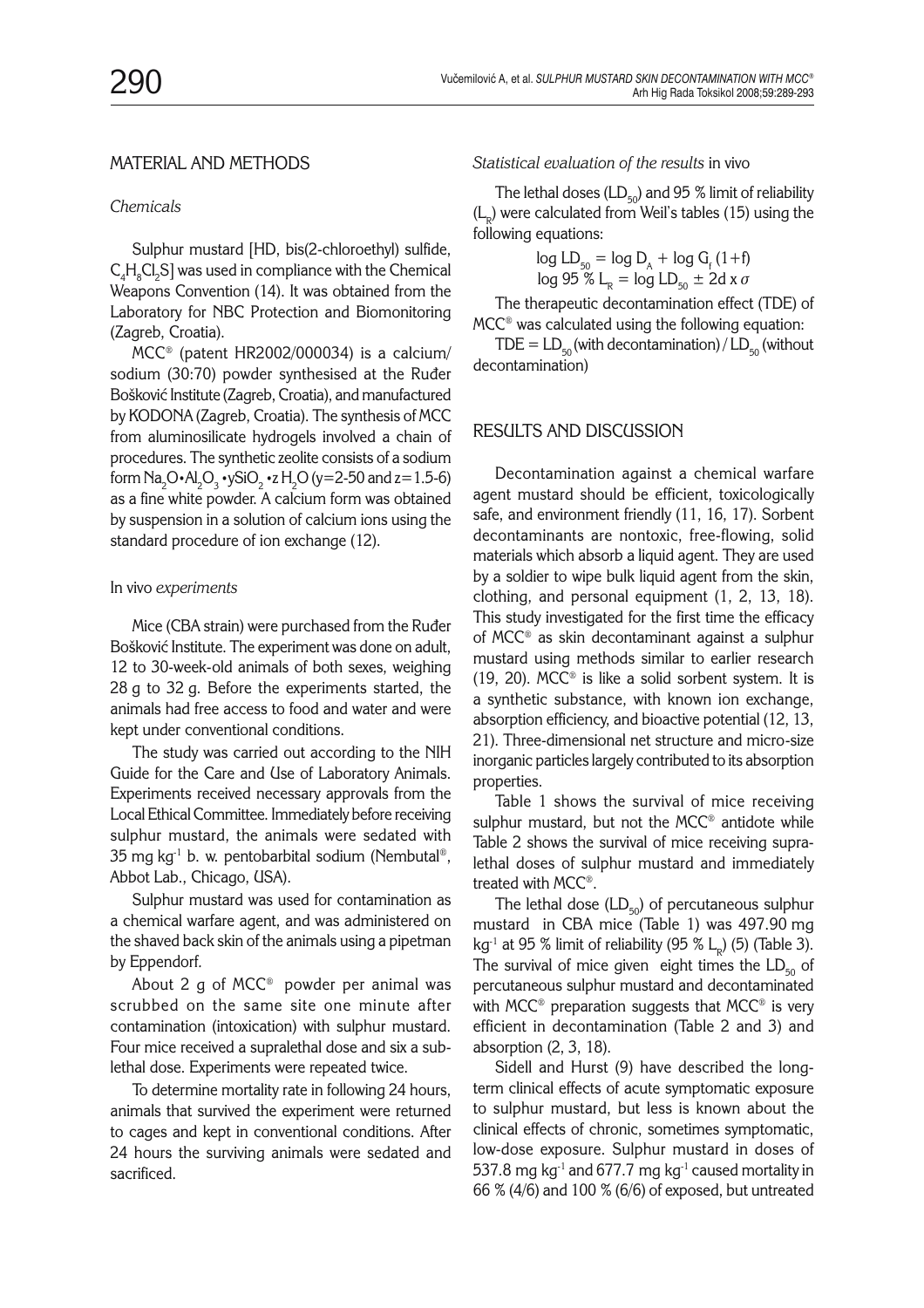| Sulphur mustard doses /<br>$mg kg-1$ | Volume per mouse /<br>mL | D/C |
|--------------------------------------|--------------------------|-----|
| 338.7                                | 0.80                     | 0/6 |
| 426.8                                | 1.01                     | 1/6 |
| 537.8                                | 1.27                     | 4/6 |
| 677 <sup>-</sup>                     | l.60                     | 6/6 |

Table 1 The survival of mice (CBA strain) receiving LD<sub>50</sub> sub- and supra-lethal doses of percutaneous sulphur mustard which were not treated *with MCC®*

*D - number of dead mice, C - number of contaminated mice*

**Table 2** *The survival of mice (CBA strain) receiving supra-lethal doses of percutaneous sulphur mustard which received skin treatment with the MCC® preparation*

| Sulphur mustard doses /<br>$mg kg-1$ | Volume per mouse /<br>mL | D/C |
|--------------------------------------|--------------------------|-----|
| 2963.3                               | 7.00                     | 0/4 |
| 3733.7                               | 8.82                     | 1/4 |
| 4704.5                               | 11.11                    | 3/4 |
| 5927.7                               | 14.00                    | 4/4 |

*D - number of dead mice, C - number of contaminated mice*

**Table 3** *Skin decontamination against sulphur mustard determined in vivo*

|                         | Sulphur mustard skin poisoning  |                                    |            |
|-------------------------|---------------------------------|------------------------------------|------------|
|                         | $LD_{50} / mg$ kg <sup>-1</sup> | 95 % $L_{p}$ / mg kg <sup>-1</sup> | <b>TDE</b> |
| Without decontamination | 497.90                          | $(433.98 - 571.12)$                |            |
| With decontamination    | 4191 79                         | $(3540.05 - 4908.97)$              | 8.4        |
|                         |                                 |                                    |            |

**TDE -** *Therapeutic decontamination effect*

L<sub>R</sub>-95 % Limit of reliability

animals, respectively (Table 1). It is important to note that the MCC prevented death in mice exposed to concentrations as high as 2963.3 mg  $kg<sup>-1</sup>$  (Table 2) and to significantly reduce their death rate at higher mustard doses.

In this study the sub-lethal and supra-lethal percutaneous doses of sulphur mustard were applied to large number of mice, both male and female. Preliminary results showed similar results for both sexes.

## **CONCLUSIONS**

Animals which were decontaminated by the MCC*®* preparation survived and recovered from as high as 8.4 times the lethal dose of percutaneous sulphur mustard. The recovered animals had no changes on their skin, which was confirmed 24 hours later. These results suggest that MCC*®* is a very efficient decontaminant against sulphur mustard.

#### *Acknowledgements*

The authors would like to thank *CODONA Zagreb* and Boris Subotić for providing the MCC<sup>®</sup> preparation.

## REFERENCES

- 1. US Army. Field Manual 3-5 NBC Decontamination [Disllaye 22 October 2008]. Available at *http:// www.enlisted.info/field-manuals/fm-3-5-NBCdecontamination.shtml*.
- 2. Christian I, editor. Sorbent Decontamination System. SDS Team Newsletter. Edgwood: Edgwood Research Development and Engineering Center; 1999.
- 3. Yang YC, Baker JA, Ward JR. Decontamination of chemical warfare agents. Chem Rev 1992;92:1729- 43.
- 4. Sidell FR, Takafuji ET, Franz DR, editors. Textbook of military medicine: Medical aspects of chemical and biological warfare. Part 1. Washington (DC): Office of the Surgeon General; 1997.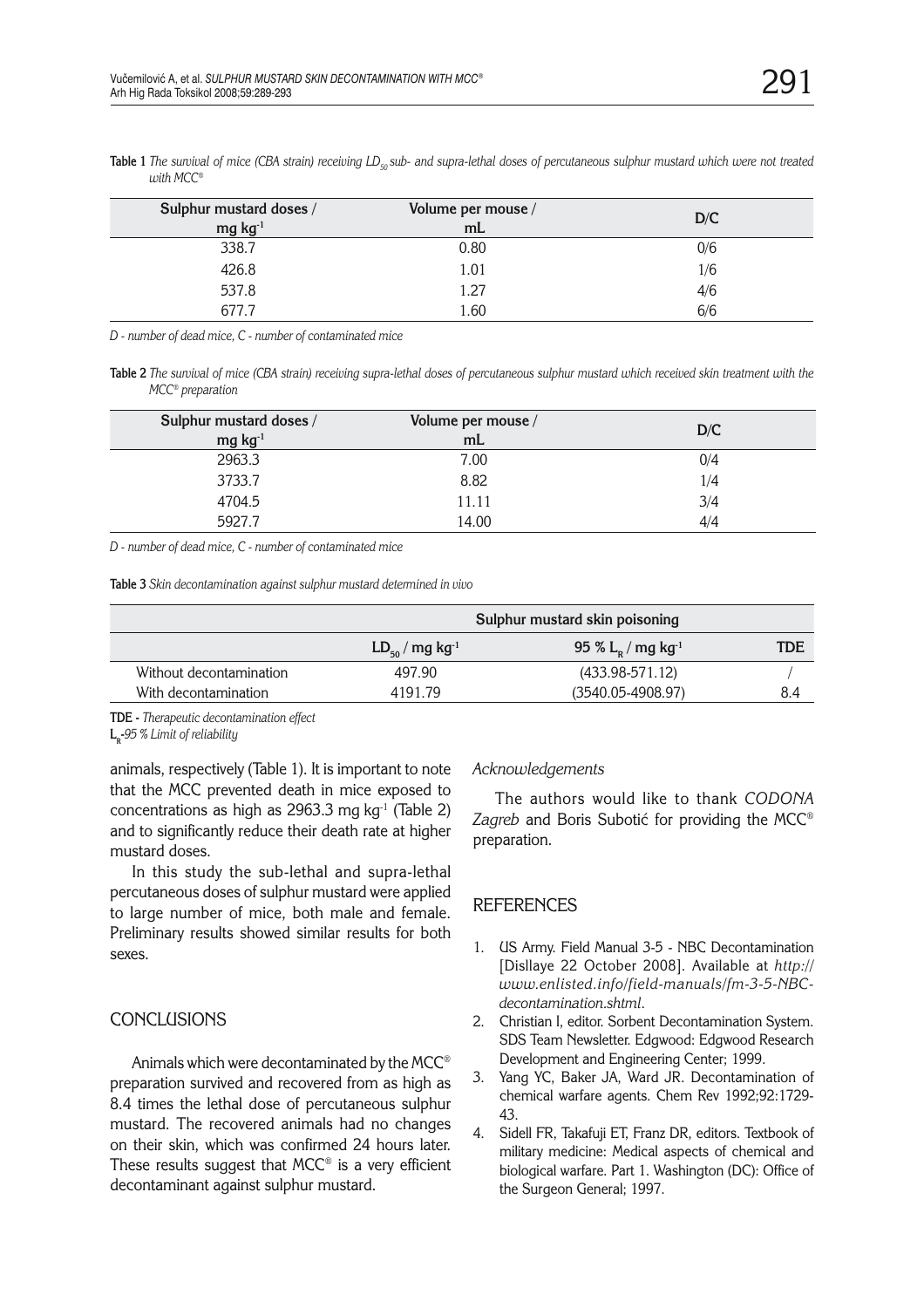- 5. Marrs TC, Maynard RL, Sidell FR. Chemical Warfare Agents. Chichester: John Wiley & Sons; 1996.
- 6. Somani SM, Romano JA Jr, editors. Chemical Warfare Agents: Toxicity at Low Levels. Boca Raton (FL): CRC Press; 2001.
- 7. Matoušek J. Sorption-mechanical principle in skin decontamination. In: Sohns T, Voicu VA, editors. NBC Risks: Current capabilities and future perspectives for protection. Dordrecht: Kluwer Academic Publishers; 1999. p. 265-9.
- 8. Matoušek J. Personal decontamination in cases of chemical terrorist attacks. In: Dishovsky C, Pivovarov A, Benshop H, editors. Medical treatment and decontamination of chemical agents in the area of terrorist attack. Dordrecht: Springer; 2006. p. 153- 63.
- 9. Sidell FR, Hurst CG. Long-term health effects of nerve agents and mustard. In: Zajtchuk R, Bellamy RF, editors. Textbook of military medicine: Medical aspects of chemical and biological warfare. Part 1. Washington (DC): Office of the Surgeon General; 1997. p. 229- 45.
- 10. Houston M, Hendrickson RG. Decontamination. Critical Care Clinics 2005;21:653-4.
- 11. Trapp R. The detoxification and natural degradation of chemical warfare agents. Stockholm: Stockholm International Peace Researcher Institute (SIPRI); 1985. p. 44-7.
- 12. Hadžija M, Križanac S. Studija akutne, subkronične i kronične toksičnosti tribomehanički aktiviranog zeolita [Acute, subchronic and chronic toxicity study of Tribomechanically Activated micronized mineral zeolite, in Croatian]. Research study. Zagreb: Ruđer Bošković Institute: 1999.
- 13. Vučemilović A. Učinci zeolita na nokse [Influence of zeolites on harmful substances, in Croatian]. [MSc

thesis]. Zagreb: Faculty of Natural Science and Matematics University of Zagreb; 2001.

- 14. Zakon o prihvaćanju Konvencije za zabranu kemijskog oružia [Chemical Weapons Convention Adoption Act, in Croatian]. Narodne novine 1995;(4).
- 15. Weil CS. Tables for convenient calculation of medianeffective dose ( $LD_{50}$  or  $ED_{50}$ ) and instructions in their use. Biometrics 1952;8:249-63.
- 16. O'Brien C. Britain launches two studies of Gulf War syndrome. Nature 1996;384:604.
- 17. Wadman M. US claims of "no chemical links" to Gulf War illnesses under fire. Nature 1997;385:187.
- 18. Vandekar M, Komanov I, Kobrehel D. Istraživanje perkutane toksičnosti organofosfornih spojeva: Učinak povr{ine kontaminacije i koncentracije otrova na brzinu prodiranja paraoksona kroz kožu [Study of dermal toxicity of organophosphorus compounds: Effect of the size of the contaminated skin area and the concetration of the poison on the penetration rate of paraoxon through the skin, in Croatian]. Arh Hig Rada Toksikol 1963;14:13-8.
- 19. Sawyer TW, Parker D, Thomas N, Weiss MT, Bide RW. Efficacy of an oximate-based skin decontaminant against organophosphate nerve agents determined *in vivo* and *in vitro*. Toxicology 1991;67:267-77.
- 20. Wagner GW, Bartram PW, Koper O, Klabunde KJ. Reactions of VX, GD and HD with Nanosize MgO. J Phys Chem 1999;103:3225-8.
- 21. Colić M, Pavelić K. Molecular mechanisms of anticancer activity of natural dietetic products. J Mol Med 2000;78:333-6.
- 22. Pavelić K, Hadžija M, Bedrica Lj, Pavelić J, Đikić I, Katić M, Kralj M, Herak Bosnar M, Kapitanović S, Poljak-Blaži M, Križanac Š, Stojković R, Jurin M, Subotić B, Čolić M. Natural zeolite clinoptilolite: new adjuvant in anticancer therapy. J Mol Med 2001;78:708-20.